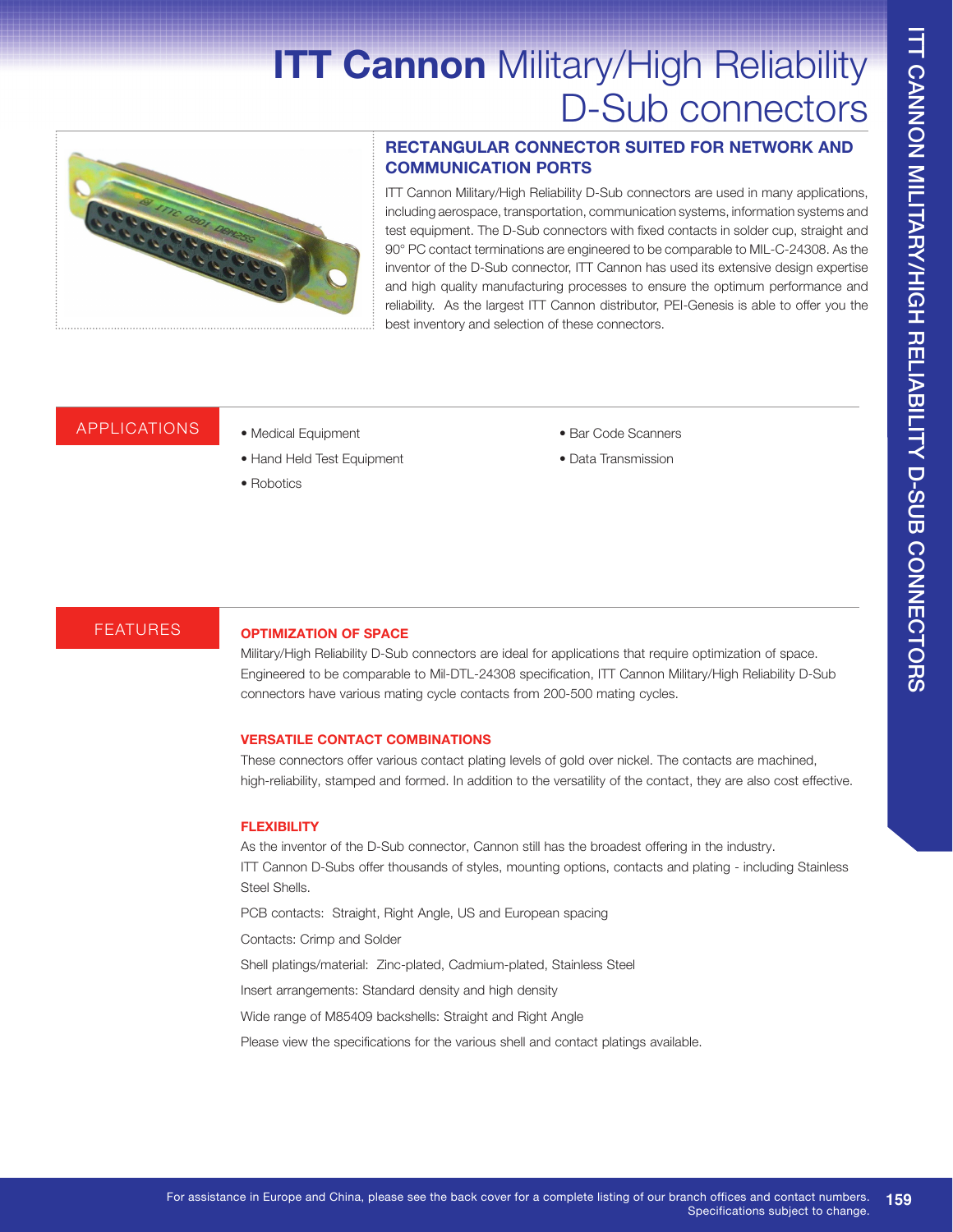#### FEATURES

|                                             | 000000                               |                                   |                                         |                                         |                                                                                           |                                      |                                  |  |  |  |  |  |
|---------------------------------------------|--------------------------------------|-----------------------------------|-----------------------------------------|-----------------------------------------|-------------------------------------------------------------------------------------------|--------------------------------------|----------------------------------|--|--|--|--|--|
| <b>CANNON D-SUB</b>                         | $D^*$                                | $D^*A$                            | $D^*U$                                  | $D^*SF$                                 | $D^*M$                                                                                    | $D^*M$                               | D*MA                             |  |  |  |  |  |
| <b>PREFIX</b><br><b>D-SUB FAMILY</b>        | <b>ORIGINAL D</b>                    | <b>COMMERCIAL D</b>               | <b>BURGUN-D</b>                         | <b>FLAT CABLE</b><br><b>IDC D</b>       | COMBO D                                                                                   | <b>MARK I</b>                        | <b>MARK II</b>                   |  |  |  |  |  |
| <b>TERMINATION</b>                          |                                      |                                   |                                         |                                         |                                                                                           |                                      |                                  |  |  |  |  |  |
| <b>SOLDER CUP</b>                           | Χ                                    | $\overline{\phantom{a}}$          | $\overline{\phantom{a}}$                | $\overline{a}$                          | Χ                                                                                         | X                                    | $\overline{a}$                   |  |  |  |  |  |
| <b>CRIMP AND INSERT</b>                     | $\overline{\phantom{a}}$             | Χ                                 | Χ                                       | $\overline{a}$                          | Χ                                                                                         | $\overline{\phantom{a}}$             | X                                |  |  |  |  |  |
| <b>STRAIGHT PC</b>                          | Χ                                    | ÷,                                | Χ                                       | $\overline{\phantom{a}}$                | X                                                                                         | X                                    | ÷,                               |  |  |  |  |  |
| <b>RIGHT ANGLE PC</b>                       | Χ                                    | $\overline{\phantom{a}}$          | X                                       | $\overline{\phantom{a}}$                | Χ                                                                                         | X                                    | ä,                               |  |  |  |  |  |
| <b>WIRE WRAP</b>                            | Χ                                    | $\sim$                            | ÷.                                      | $\overline{\phantom{a}}$                | X                                                                                         | X                                    | ä,                               |  |  |  |  |  |
| <b>IDC</b>                                  | $\overline{\phantom{a}}$             | $\overline{\phantom{a}}$          | ÷.                                      | Χ                                       | $\overline{\phantom{a}}$                                                                  | $\overline{\phantom{a}}$             | $\blacksquare$                   |  |  |  |  |  |
| PRESS FIT                                   | $\sim$                               | ÷.                                | ÷.                                      | $\overline{a}$                          | ÷                                                                                         | ÷.                                   | $\sim$                           |  |  |  |  |  |
| PRE-WIRED                                   | $\sim$                               |                                   |                                         |                                         | ٠                                                                                         |                                      |                                  |  |  |  |  |  |
|                                             |                                      |                                   |                                         | CONTACT STYLE                           |                                                                                           |                                      |                                  |  |  |  |  |  |
| <b>MACHINED</b>                             | Χ                                    |                                   | X                                       | $\overline{a}$                          | X                                                                                         | X                                    | X                                |  |  |  |  |  |
| STAMPED &<br><b>FORMED</b>                  | Χ                                    | X                                 | Χ                                       | Χ                                       | $++H$                                                                                     | $\overline{\phantom{a}}$             | X                                |  |  |  |  |  |
| COMBO                                       | $\overline{\phantom{a}}$             | Χ                                 | $\overline{\phantom{a}}$                | $\overline{\phantom{a}}$                | X                                                                                         | $\overline{\phantom{a}}$             | X                                |  |  |  |  |  |
| <b>HIGH DENSITY</b>                         | $\overline{\phantom{a}}$             | $\sim$                            | ÷,                                      | $\overline{a}$                          | $\overline{\phantom{a}}$                                                                  | ÷,                                   | X                                |  |  |  |  |  |
| DOUBLE DENSITY                              | $\overline{\phantom{a}}$             | $\sim$                            |                                         |                                         | $\overline{\phantom{a}}$                                                                  | ÷,                                   | ÷,                               |  |  |  |  |  |
| <b>MICRO (SUPER</b><br><b>HIGH DENSITY)</b> | $\sim$                               |                                   |                                         |                                         | ä,                                                                                        | ÷,                                   |                                  |  |  |  |  |  |
|                                             |                                      |                                   |                                         | <b>TECHNICAL SPECIFICATION</b>          |                                                                                           |                                      |                                  |  |  |  |  |  |
| SHELL                                       | <b>STEEL</b>                         | <b>STEEL</b>                      | <b>STEEL</b>                            | <b>STEEL</b>                            | <b>STEEL</b>                                                                              | <b>STEEL</b>                         | <b>STEEL</b>                     |  |  |  |  |  |
| <b>PLATING</b>                              | <b>TIN</b>                           | TIN                               | TIN                                     | <b>TIN</b>                              | <b>TIN</b>                                                                                | TIN/CAD                              | TIN/CAD                          |  |  |  |  |  |
| <b>INSULATOR</b>                            | THERMO PLASTIC,<br><b>UL94V0</b>     | THERMO PLASTIC.<br><b>UL94V0</b>  | <b>THERMO PLASTIC.</b><br><b>UL94V0</b> | <b>THERMO PLASTIC,</b><br><b>UL94V0</b> | <b>THERMO PLASTIC.</b><br><b>UL94V0</b>                                                   | THERMO PLASTIC,<br><b>UL94V0</b>     | THERMO PLASTIC.<br><b>UL94V0</b> |  |  |  |  |  |
| CONTACT                                     | <b>COPPER ALLOY</b>                  | COPPER ALLOY                      | COPPER ALLOY                            | COPPER ALLOY                            | COPPER ALLOY                                                                              | COPPER ALLOY                         | COPPER ALLOY                     |  |  |  |  |  |
| <b>PLATING</b>                              | <b>GOLD OVER</b><br><b>NICKEL</b>    | <b>GOLD OVER</b><br><b>NICKEL</b> | <b>GOLD OVER</b><br><b>NICKEL</b>       | <b>GOLD OVER</b><br><b>NICKEL</b>       | <b>GOLD OVER</b><br><b>NICKEL</b>                                                         | <b>GOLD OVER</b><br><b>NICKEL</b>    | <b>GOLD OVER NICKEL</b>          |  |  |  |  |  |
| <b>CURRENT IN AMPS</b>                      | 5                                    | $5+$                              | 5                                       | $\mathbf{1}$                            | $7.5+$                                                                                    | 7.5                                  | 7.5                              |  |  |  |  |  |
| <b>TEMPERATURE</b>                          | -55°C TO 125°C                       | -55°C TO 105°C                    | -55°C TO 105°C                          | -55°C TO 105°C                          | -55°C TO 125°C                                                                            | -55°C TO 125°C                       | -55°C TO 125°C                   |  |  |  |  |  |
| <b>TEST VOLTAGE AT</b><br><b>SEA LEVEL</b>  | 1250 VAC                             | <b>500 VAC</b>                    | 1000 VAC                                | <b>750 VAC</b>                          | 1250 VAC SIGNAL<br>1000 VAC COAX/<br><b>HIGH POWER</b><br>2800 VAC HIGH<br><b>VOLTAGE</b> | 1000 VAC                             | 1200 VAC                         |  |  |  |  |  |
| <b>CONTACT</b><br>RESISTANCE MAX.           | 10 MILLIOHMS                         | 15 MILLIOHMS                      | 7.34 MILLIOHMS                          |                                         |                                                                                           | 7.34 MILLIOHMS                       | 7.34 MILLIOHMS                   |  |  |  |  |  |
| <b>AVAILABLE PC</b><br><b>FOOT PRINTS</b>   | .283-.318.<br>454-.489<br>9.4-10.2MM |                                   |                                         |                                         | .283-.318<br>.454-.489<br>9.4-10.2MM                                                      | .283-.318<br>.454-.489<br>9.4-10.2MM |                                  |  |  |  |  |  |
| <b>QUALIFICATIONS</b>                       |                                      |                                   |                                         |                                         |                                                                                           | M24308                               | M24308                           |  |  |  |  |  |

† For signal contacts

++Up to 40 amp on power 5 amp in coax and high voltage

All dimensions in inches, unless otherwise stated.